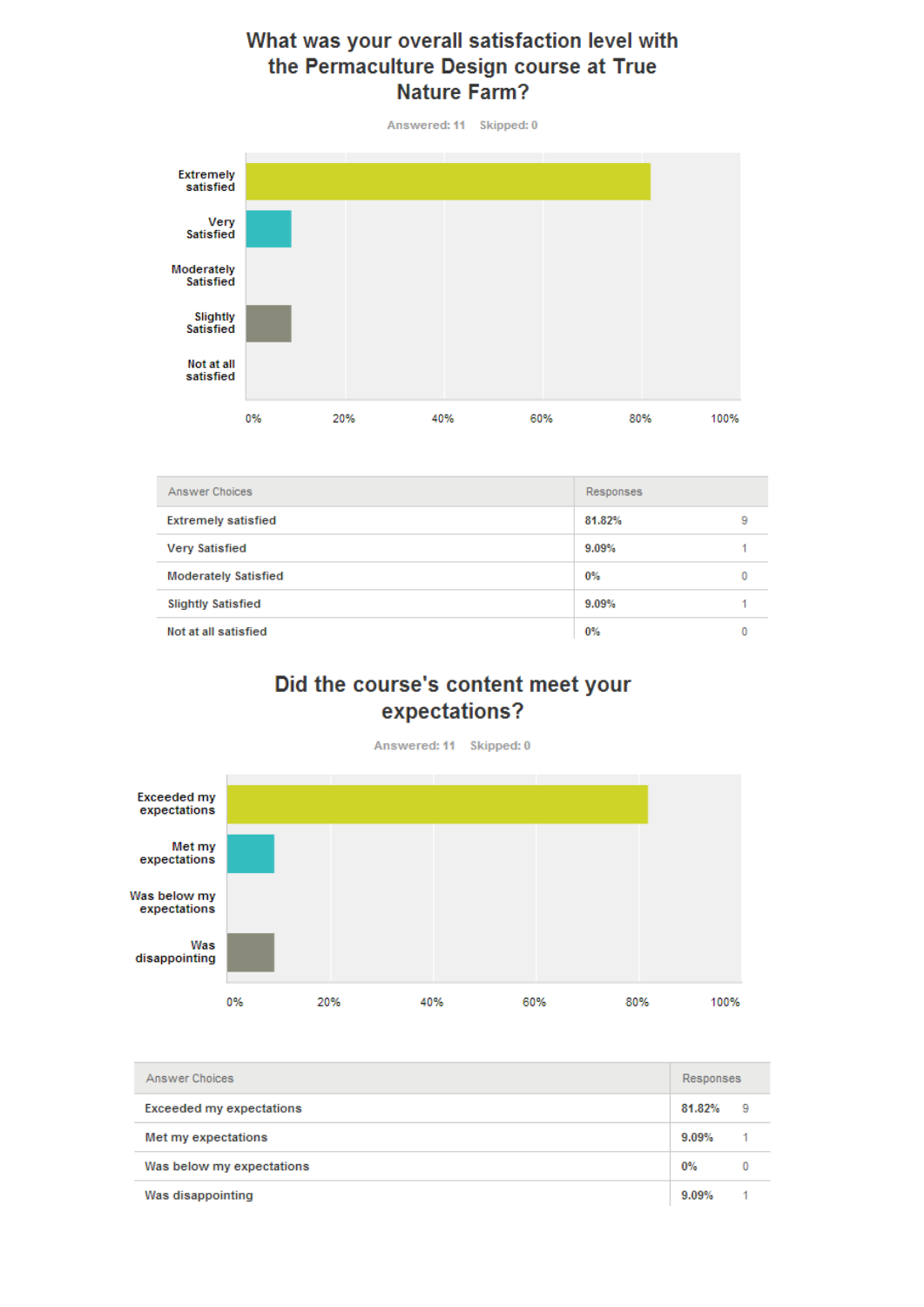#### Were you satisfied with the instructors, their professional and skill level?

Answered: 11 Skipped: 0



| Answer Choices             | Responses |    |
|----------------------------|-----------|----|
| <b>Extremely satisfied</b> | 72.73% 8  |    |
| Very satisfied             | $9.09\%$  | 1. |
| Moderately satisfied       | $9.09\%$  | 1. |
| <b>Slightly satisfied</b>  | $0\%$     | 0  |
| Not at all satisfied       | $9.09\%$  | 1. |

## What was you overall satisfaction with the facilities offered during the course?

Answered: 11 Skipped: 0



| Answer Choices              | Responses |   |
|-----------------------------|-----------|---|
| <b>Extremely satisfied</b>  | 63.64%    |   |
| Very satisfied              | 27.27%    | 3 |
| <b>Moderately satisfied</b> | $0\%$     | 0 |
| <b>Slightly satisfied</b>   | $0\%$     |   |
| Not at all satisfied        | 9.09%     |   |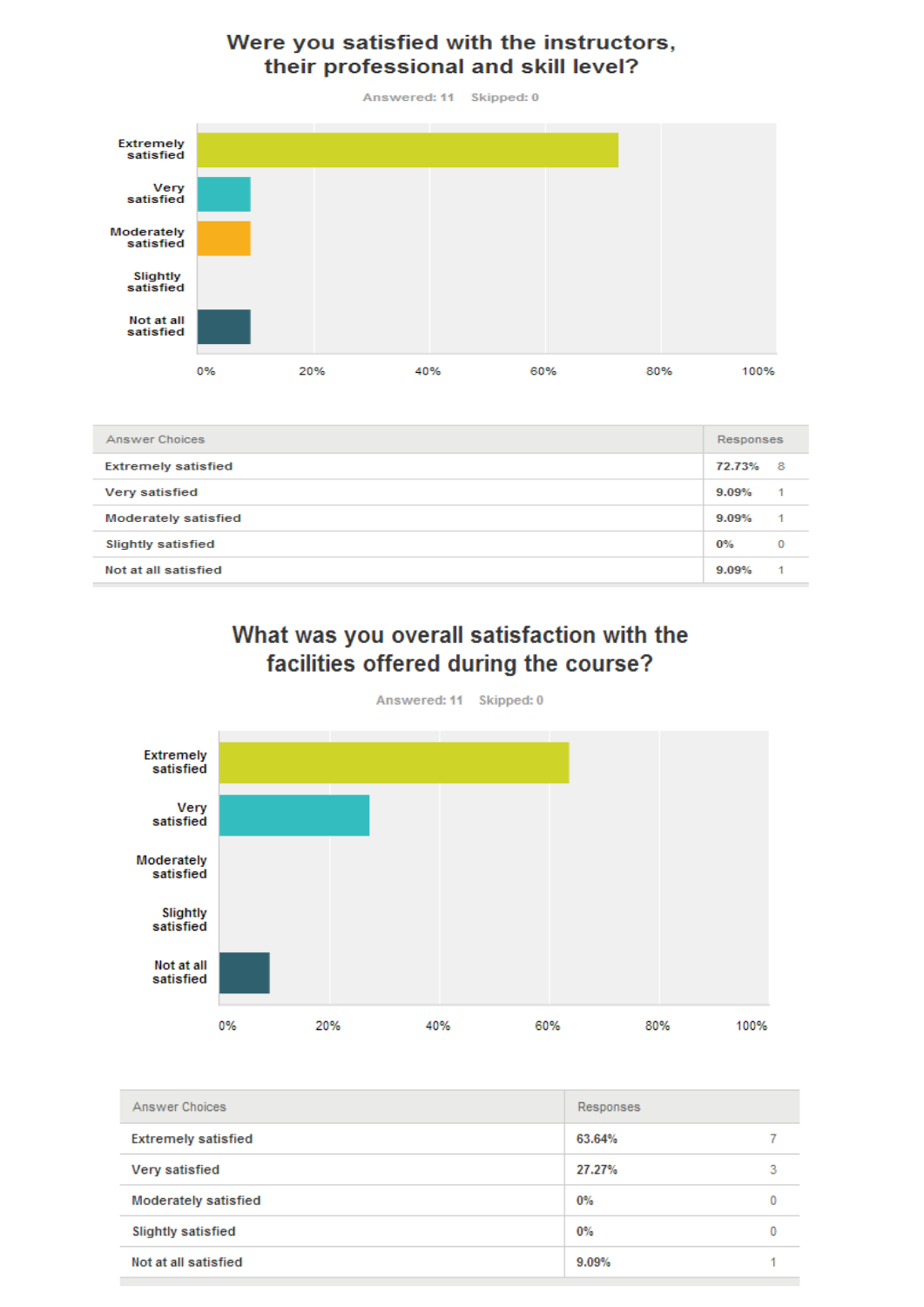## What was you overall satisfaction with the meals offered during the course?



| Answer Choices              | Responses |   |
|-----------------------------|-----------|---|
| <b>Extremely satisfied</b>  | 81.82%    | 9 |
| Very satisfied              | $0\%$     | 0 |
| <b>Moderately satisfied</b> | 0%        | 0 |
| <b>Slightly satisfied</b>   | 9.09%     |   |
| Not at all satisfied        | 9.09%     |   |

#### How likely are you to recommend True **Nature Farm to others?**



| Answer Choices          | Responses |    |
|-------------------------|-----------|----|
| <b>Extremely likely</b> | 90.91%    | 10 |
| <b>Very likely</b>      | $0\%$     | 0  |
| Moderately likely       | $0\%$     | ٥  |
| <b>Slightly likely</b>  | $0\%$     | ٥  |
| Not at all likely       | 9.09%     |    |